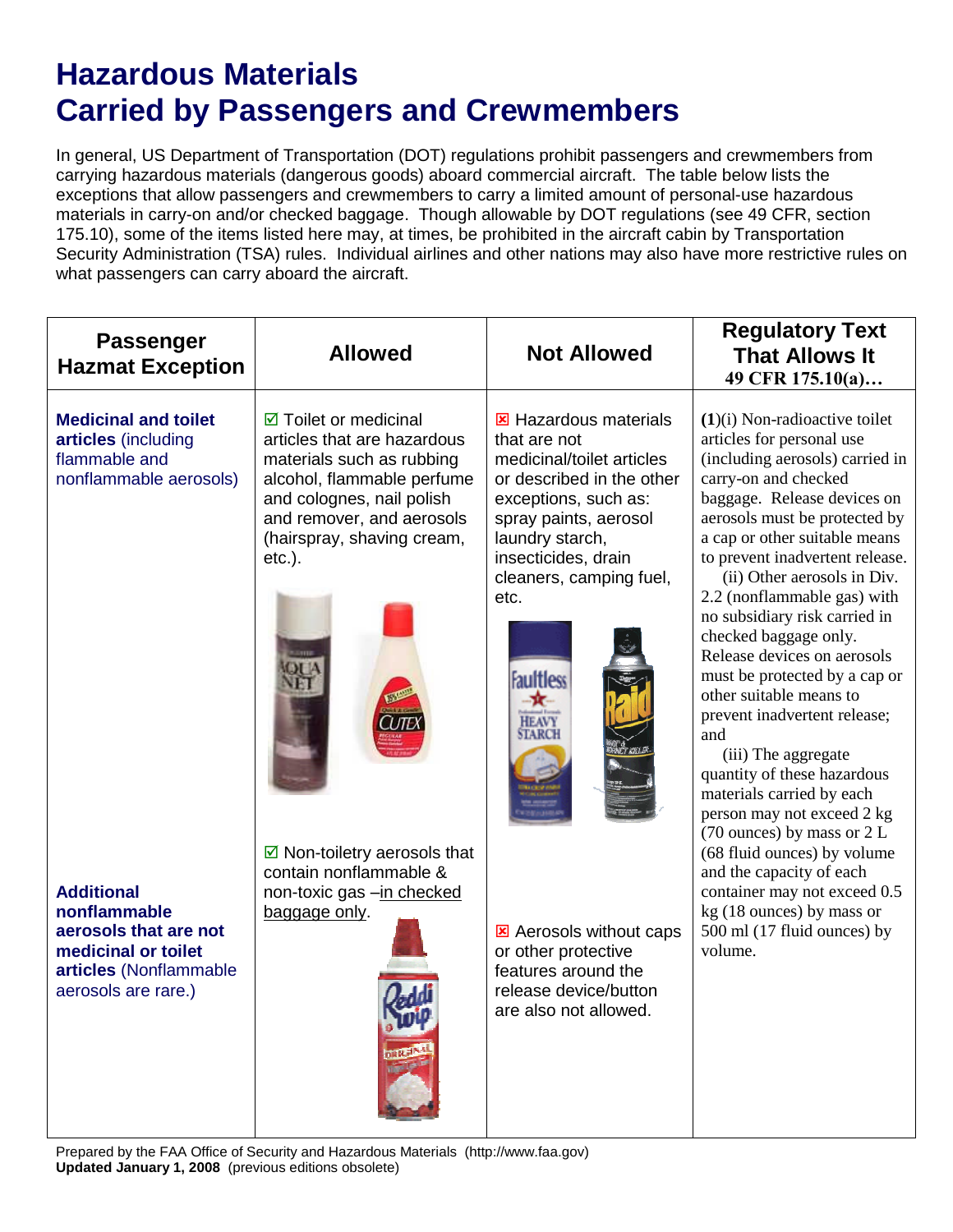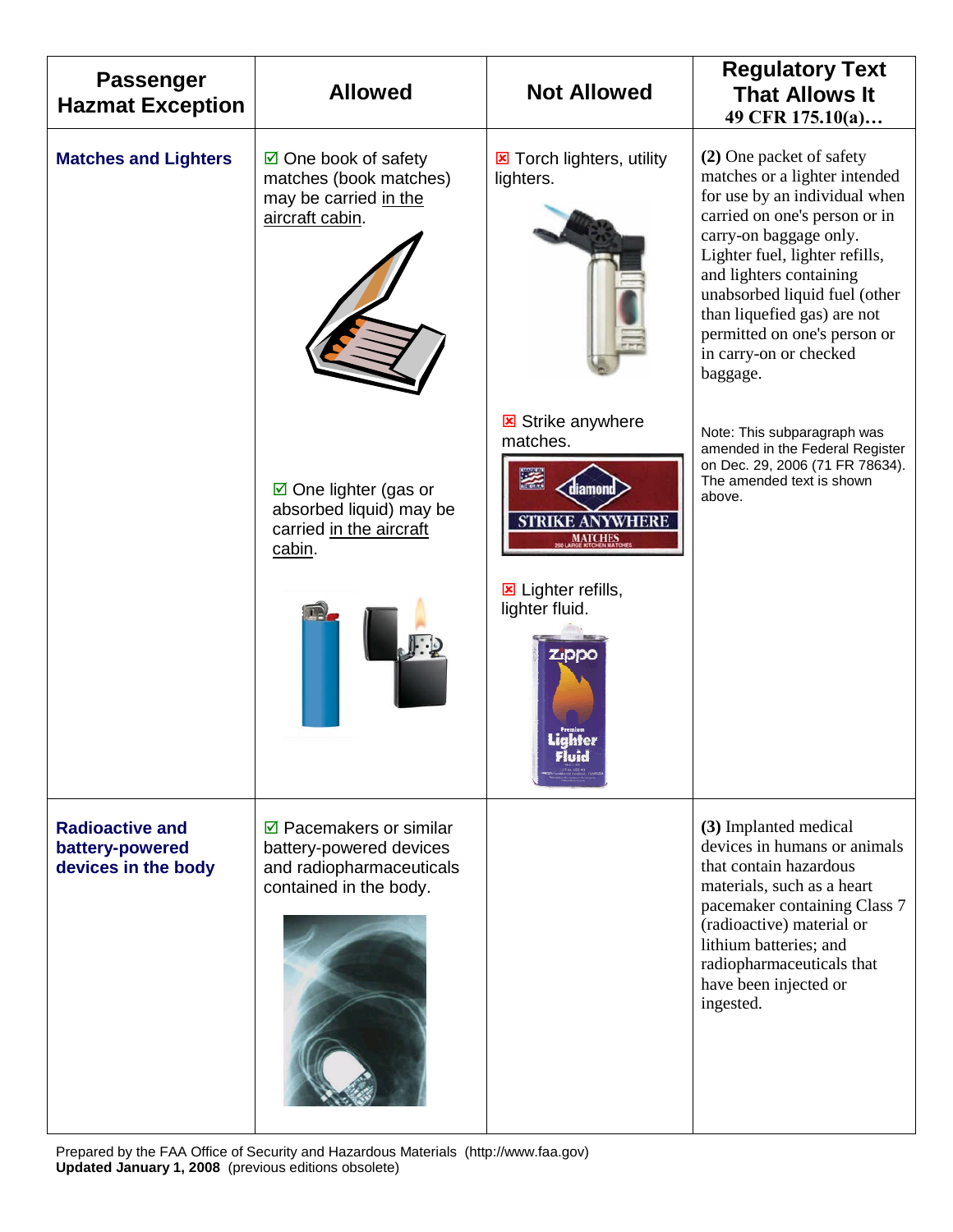| <b>Passenger</b><br><b>Hazmat Exception</b> | <b>Allowed</b>                                                                                                                                                                                                                                                                                                                                      | <b>Not Allowed</b>                                                                                                                                       | <b>Regulatory Text</b><br><b>That Allows It</b><br>49 CFR 175.10(a)                                                                                                                                                                                                                                                                                                                     |
|---------------------------------------------|-----------------------------------------------------------------------------------------------------------------------------------------------------------------------------------------------------------------------------------------------------------------------------------------------------------------------------------------------------|----------------------------------------------------------------------------------------------------------------------------------------------------------|-----------------------------------------------------------------------------------------------------------------------------------------------------------------------------------------------------------------------------------------------------------------------------------------------------------------------------------------------------------------------------------------|
| <b>Alcoholic beverages</b>                  | $\boxdot$ Up to 5 liters of alcoholic<br>beverages with an alcohol<br>content of more than 24%<br>but not more than 70% in<br>unopened retail packages.<br>2.5.5.13.11<br>tanan<br>Note: Alcoholic beverages<br>containing 24% or less<br>alcohol by volume (beer,<br>wine, etc,) are not subject to<br>the DOT hazardous<br>materials regulations. | <b>E</b> Alcoholic beverages<br>with more than 70%<br>alcohol by volume (more<br>than 140 Proof)<br>including 95% grain<br>alcohol and 151-proof<br>rum. | (4) Alcoholic beverages<br>containing:<br>(i) Not more than 24%<br>alcohol by volume; or<br>(ii) More than 24% and not<br>more than 70% alcohol by<br>volume when in unopened<br>retail packagings not<br>exceeding 5 liters (1.3)<br>gallons) carried in carry-on or<br>checked baggage, with a total<br>net quantity per person of 5<br>liters $(1.3)$ gallons for such<br>beverages. |
| Duty free perfume and<br>cologne            | $\boxdot$ Flammable perfumes and<br>colognes from the airport /<br>airline duty free shops.<br><b>DUTY FREE</b><br>PLATINUM<br>CHANEL                                                                                                                                                                                                               |                                                                                                                                                          | (5) Perfumes and colognes<br>purchased through duty-free<br>sales and carried on one's<br>person or in carry-on<br>baggage.                                                                                                                                                                                                                                                             |

Prepared by the FAA Office of Security and Hazardous Materials (http://www.faa.gov) **Updated January 1, 2008** (previous editions obsolete)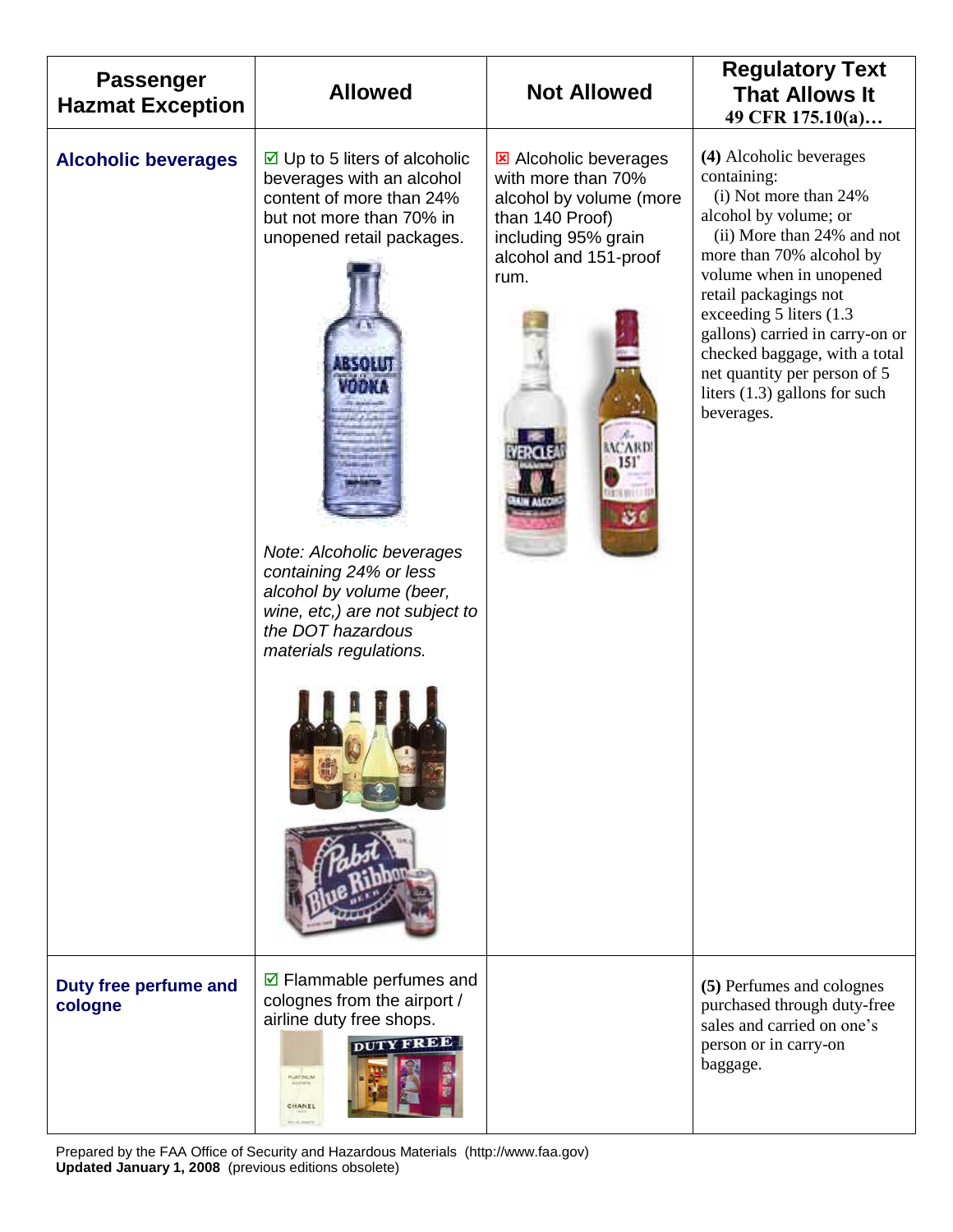| <b>Passenger</b><br><b>Hazmat Exception</b> | <b>Allowed</b>                                                                                                                                                                                                  | <b>Not Allowed</b>                                    | <b>Regulatory Text</b><br><b>That Allows It</b><br>49 CFR 175.10(a)                                                                                                                                                                                                                                                                                                                                                    |
|---------------------------------------------|-----------------------------------------------------------------------------------------------------------------------------------------------------------------------------------------------------------------|-------------------------------------------------------|------------------------------------------------------------------------------------------------------------------------------------------------------------------------------------------------------------------------------------------------------------------------------------------------------------------------------------------------------------------------------------------------------------------------|
| <b>Curling iron (cordless)</b>              | $\boxtimes$ A curling iron with a<br>flammable gas cartridge<br>installed.                                                                                                                                      | Extra flammable gas<br>cartridges.                    | (6) Hair curlers (curling<br>irons) containing a<br>hydrocarbon gas such as<br>butane, no more than one per<br>person, in carry-on or<br>checked baggage. The safety<br>cover must be securely fitted<br>over the heating element. Gas<br>refills for such curlers are not<br>permitted in carry-on or<br>checked baggage.                                                                                             |
| <b>Small mercury</b><br>thermometer         | $\boxdot$ Small personal mercury<br>thermometer in a protective<br>case.                                                                                                                                        |                                                       | (7) A small medical or<br>clinical mercury thermometer<br>for personal use, when<br>carried in a protective case in<br>carry-on or checked baggage.                                                                                                                                                                                                                                                                    |
| <b>Small arms</b><br>ammunition             | $\boxdot$ Small arms ammunition<br>(up to 19.1 mm for rifle and<br>pistol cartridges, any size<br>shotgun shells) for personal<br>use, when securely boxed<br>-in checked baggage only.                         | <b>E</b> Loose ammunition<br><b>E</b> Loaded firearms | (8) Small arms ammunition<br>for personal use carried by a<br>crewmember or passenger in<br>checked baggage only, if<br>securely packed in boxes or<br>other packagings specifically<br>designed to carry small<br>amounts of ammunition.<br>Ammunition clips and<br>magazines must also be<br>securely boxed. This<br>paragraph does not apply to<br>persons traveling under the<br>provisions of 49 CFR<br>1544.219. |
| Self-defense spray                          | $\boxtimes$ One small (4-ounce or<br>less) self-defense spray-- in<br>checked baggage only.<br><b>PEPPER SPRAY</b><br>15% WITH OU DIA<br>Note: Usually forbidden<br>even in checked baggage<br>outside the U.S. |                                                       | (9) One self-defense spray<br>(see $§$ 171.8 of this<br>subchapter), not exceeding<br>118 mL (4 fluid ounces) by<br>volume, that incorporates a<br>positive means to prevent<br>accidental discharge may be<br>carried in checked baggage<br>only.                                                                                                                                                                     |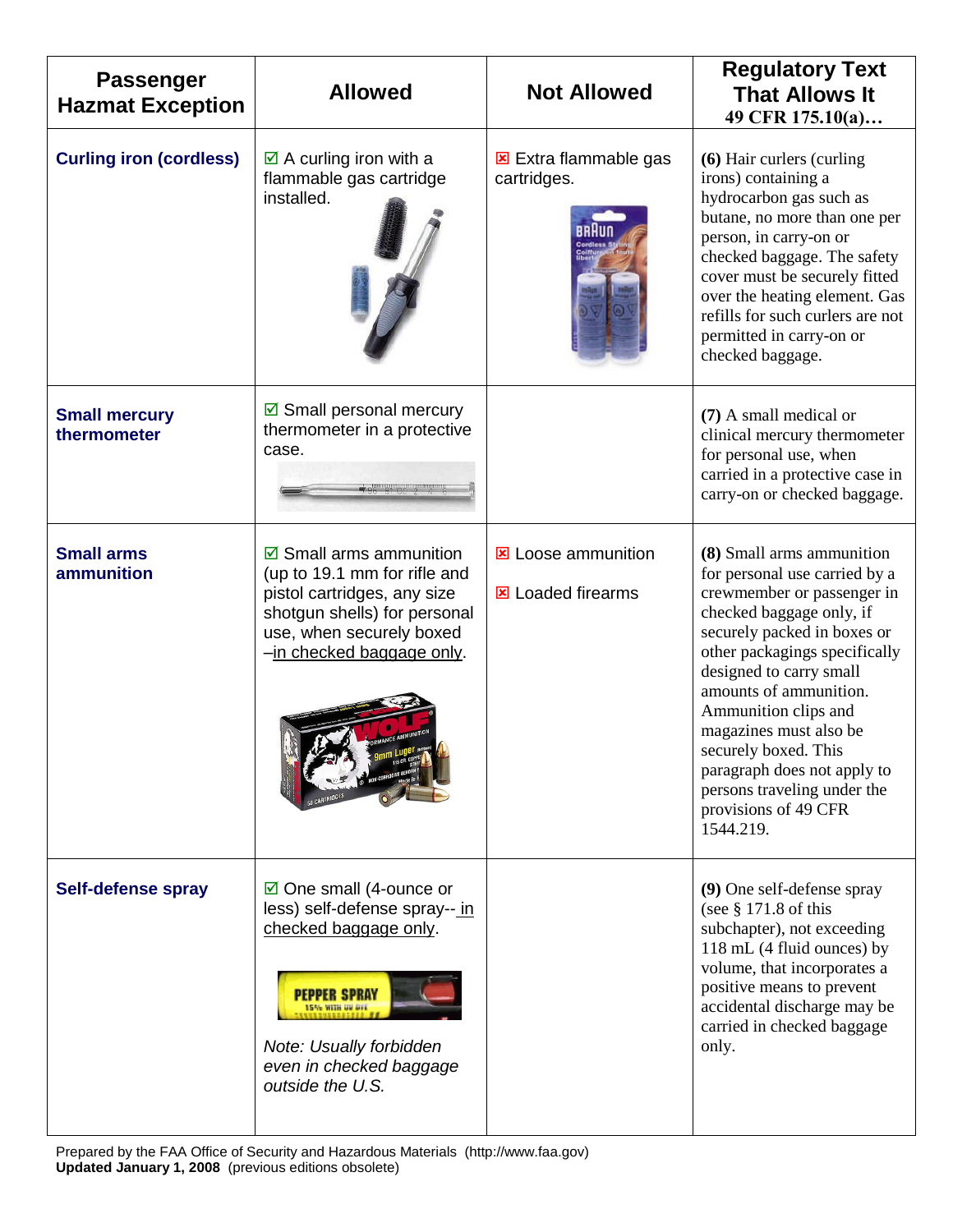| <b>Passenger</b><br><b>Hazmat Exception</b>         | <b>Allowed</b>                                                                                                                                               | <b>Not Allowed</b>                         | <b>Regulatory Text</b><br><b>That Allows It</b><br>49 CFR 175.10(a)                                                                                                                                                                                                                                                                                                                                                                                                                                                                        |
|-----------------------------------------------------|--------------------------------------------------------------------------------------------------------------------------------------------------------------|--------------------------------------------|--------------------------------------------------------------------------------------------------------------------------------------------------------------------------------------------------------------------------------------------------------------------------------------------------------------------------------------------------------------------------------------------------------------------------------------------------------------------------------------------------------------------------------------------|
| Dry ice                                             | $\boxtimes$ Small amounts of dry ice<br>in carry-on (2 kg.) or<br>checked baggage (2.3 kg.)<br>in a package that allows<br>venting of carbon dioxide<br>gas. | <b>E</b> Dry ice in air-tight<br>packages. | (10) Dry ice (carbon dioxide,<br>solid), in quantities not<br>exceeding 2.0 kg (4.4<br>pounds) per person in carry-<br>on baggage or 2.3 kg (5)<br>pounds) per person in<br>checked baggage, when used<br>to refrigerate perishables. The<br>packaging must permit the<br>release of carbon dioxide gas.<br>For checked baggage, the<br>package must be marked<br>"DRY ICE" or<br>"CARBON DIOXIDE,<br>SOLID" and must<br>be marked with the net<br>weight of dry ice or an<br>indication the net weight is<br>$2.3$ kg (5 pounds) or less. |
| <b>Self-inflating jacket</b><br>with gas cartridges | $\boxtimes$ A life jacket containing<br>two nonflammable gas<br>cartridges, plus two spare<br>cartridges.                                                    |                                            | $(11)$ A self-inflating life<br>jacket fitted with no more<br>than two small gas<br>cartridges (containing no<br>hazardous material other than<br>a Div. 2.2 gas) for inflation<br>purposes plus no more than<br>two spare cartridges. The<br>lifejacket and spare cartridges<br>may be carried in carry-on or<br>checked baggage, with the<br>approval of the aircraft<br>operator.                                                                                                                                                       |
| <b>Gas cylinders for</b><br>mechanical limbs        | $\boxdot$ Nonflammable gas<br>cylinders/cartridges in<br>mechanical limbs, plus<br>spare cylinders need for the<br>trip.                                     |                                            | (12) Small compressed gas<br>cylinders of Division 2.2<br>(containing no hazardous<br>material other than a Division<br>2.2 gas) worn by the<br>passenger for the operation<br>of mechanical limbs and, in<br>carry-on and checked<br>baggage, spare cylinders of<br>a similar size for the same<br>purpose in sufficient<br>quantities to ensure an<br>adequate supply for the<br>duration of the journey.                                                                                                                                |

Prepared by the FAA Office of Security and Hazardous Materials (http://www.faa.gov) **Updated January 1, 2008** (previous editions obsolete)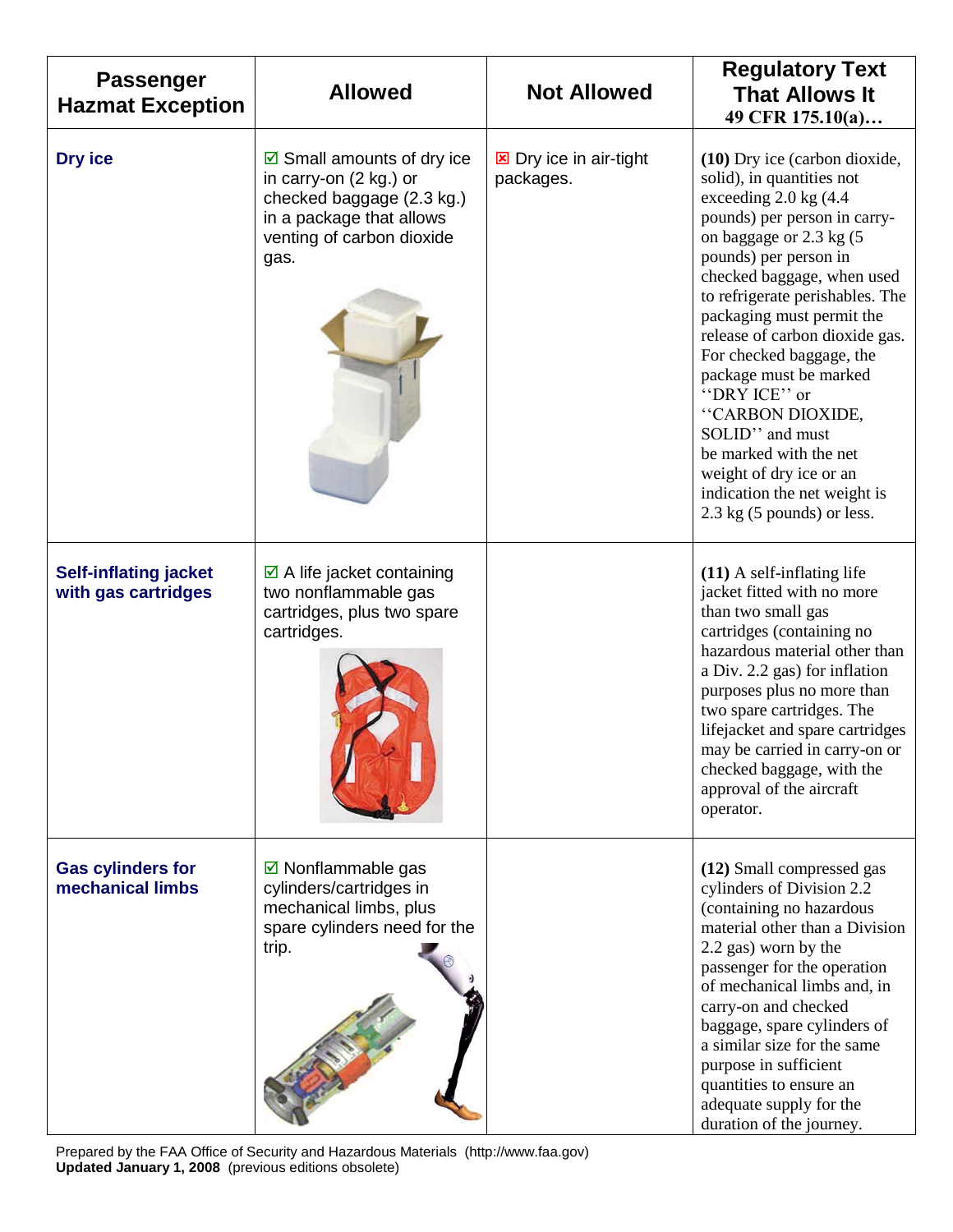| <b>Passenger</b><br><b>Hazmat Exception</b> | <b>Allowed</b>                                                                                                                                                                                 | <b>Not Allowed</b> | <b>Regulatory Text</b><br><b>That Allows It</b><br>49 CFR 175.10(a)                                                                                                                                                                                                                                                                                                                                                                                                                                                                                                                            |
|---------------------------------------------|------------------------------------------------------------------------------------------------------------------------------------------------------------------------------------------------|--------------------|------------------------------------------------------------------------------------------------------------------------------------------------------------------------------------------------------------------------------------------------------------------------------------------------------------------------------------------------------------------------------------------------------------------------------------------------------------------------------------------------------------------------------------------------------------------------------------------------|
| <b>Mercury barometer or</b><br>thermometer  | $\boxtimes$ Larger mercury<br>thermometers and<br>barometers carried by<br>government weather<br>personnel -in carry-on<br>baggage only. Must be in<br>leak-proof, mercury-proof<br>packaging. |                    | (13) A mercury barometer or<br>thermometer carried as carry-<br>on baggage, by a<br>representative of a<br>government weather bureau<br>or similar official agency,<br>provided that individual<br>advises the operator of the<br>presence of the barometer or<br>thermometer in his baggage.<br>The barometer or<br>thermometer must be<br>packaged in a strong<br>packaging having a sealed<br>inner liner or bag of strong,<br>leak proof and puncture-<br>resistant material impervious<br>to mercury, which will<br>prevent the escape of mercury<br>from the package in any<br>position. |
| <b>Heat-producing</b><br>equipment          | Diving lamps and other<br>☑<br>battery-operated extreme<br>heat producing equipment -<br>in carry-on baggage only.<br>Power must be<br>disconnected.                                           |                    | (14) Electrically powered<br>heat producing articles (e.g.,<br>battery-operated equipment<br>such as diving lamps and<br>soldering equipment) as<br>carry-on baggage only and<br>with the approval of the<br>operator of the aircraft. The<br>heat producing component, or<br>the energy source, must be<br>removed to prevent<br>unintentional functioning<br>during transport.                                                                                                                                                                                                               |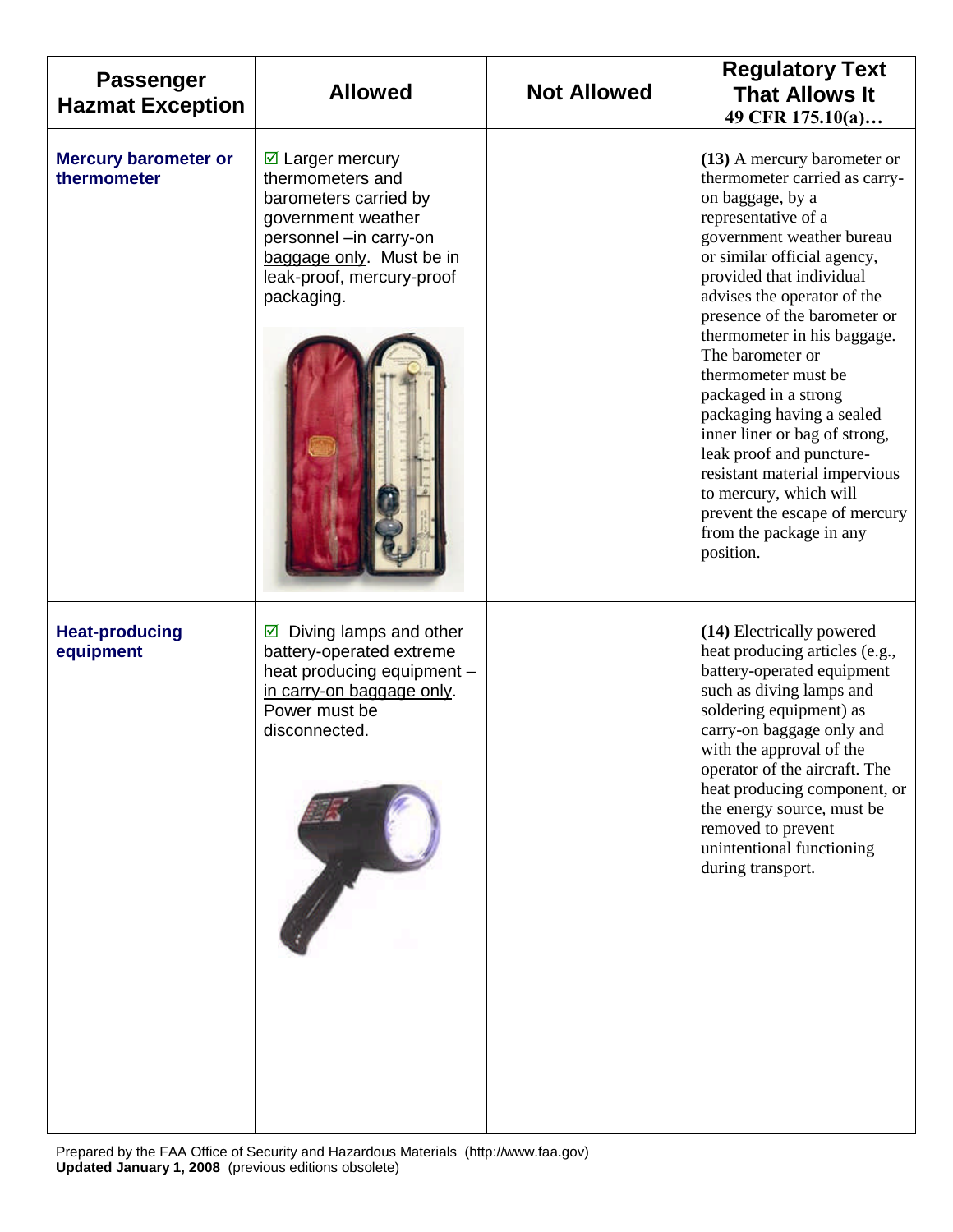| <b>Passenger</b><br><b>Hazmat Exception</b>                               | <b>Allowed</b>                                                                                                                                                       | <b>Not Allowed</b> | <b>Regulatory Text</b><br><b>That Allows It</b><br>49 CFR 175.10(a)                                                                                                                                                                                                                                                                                                                                                                                                                                                                                                                                                                                                                                                                                                                                                                                                                                                                                                                                                                                                                                                                                                    |
|---------------------------------------------------------------------------|----------------------------------------------------------------------------------------------------------------------------------------------------------------------|--------------------|------------------------------------------------------------------------------------------------------------------------------------------------------------------------------------------------------------------------------------------------------------------------------------------------------------------------------------------------------------------------------------------------------------------------------------------------------------------------------------------------------------------------------------------------------------------------------------------------------------------------------------------------------------------------------------------------------------------------------------------------------------------------------------------------------------------------------------------------------------------------------------------------------------------------------------------------------------------------------------------------------------------------------------------------------------------------------------------------------------------------------------------------------------------------|
| <b>Wheelchairs and</b><br>mobility devices with<br>nonspillable batteries | $\boxtimes$ Wheelchair or other<br>battery powered mobility<br>device equipped with a<br>nonspillable battery when<br>carried as checked<br>baggage.<br>Nonspillable |                    | (15) A wheelchair or other<br>battery-powered mobility<br>aid equipped with a<br>nonspillable battery, when<br>carried as checked baggage,<br>provided-<br>(i) The battery meets the<br>provisions of $\S$ 173.159(d) of<br>this subchapter for<br>nonspillable batteries;<br>(ii) Visual inspection<br>including removal of the<br>battery, where necessary,<br>reveals no obvious defects<br>(removal of the battery from<br>the housing should be<br>performed by qualified airline<br>personnel only);<br>(iii) The battery is<br>disconnected and terminals<br>are insulated to prevent short<br>circuits; and<br>(iv) The battery is—<br>(A) Securely attached to<br>the wheelchair or mobility<br>aid,<br>(B) Is removed and<br>placed in a strong, rigid<br>packaging marked<br>"NONSPILLABLE<br>BATTERY" (unless fully<br>enclosed in a rigid housing<br>that is properly marked), or<br>(C) Is handled in<br>accordance with paragraph<br>$(a)(16)(iv)$ of this section.<br>Note: Many US airlines hold<br>a special permit (exemption)<br>allowing them to carry<br>wheelchairs with nonspillable<br>batteries without having to<br>disconnect the battery. |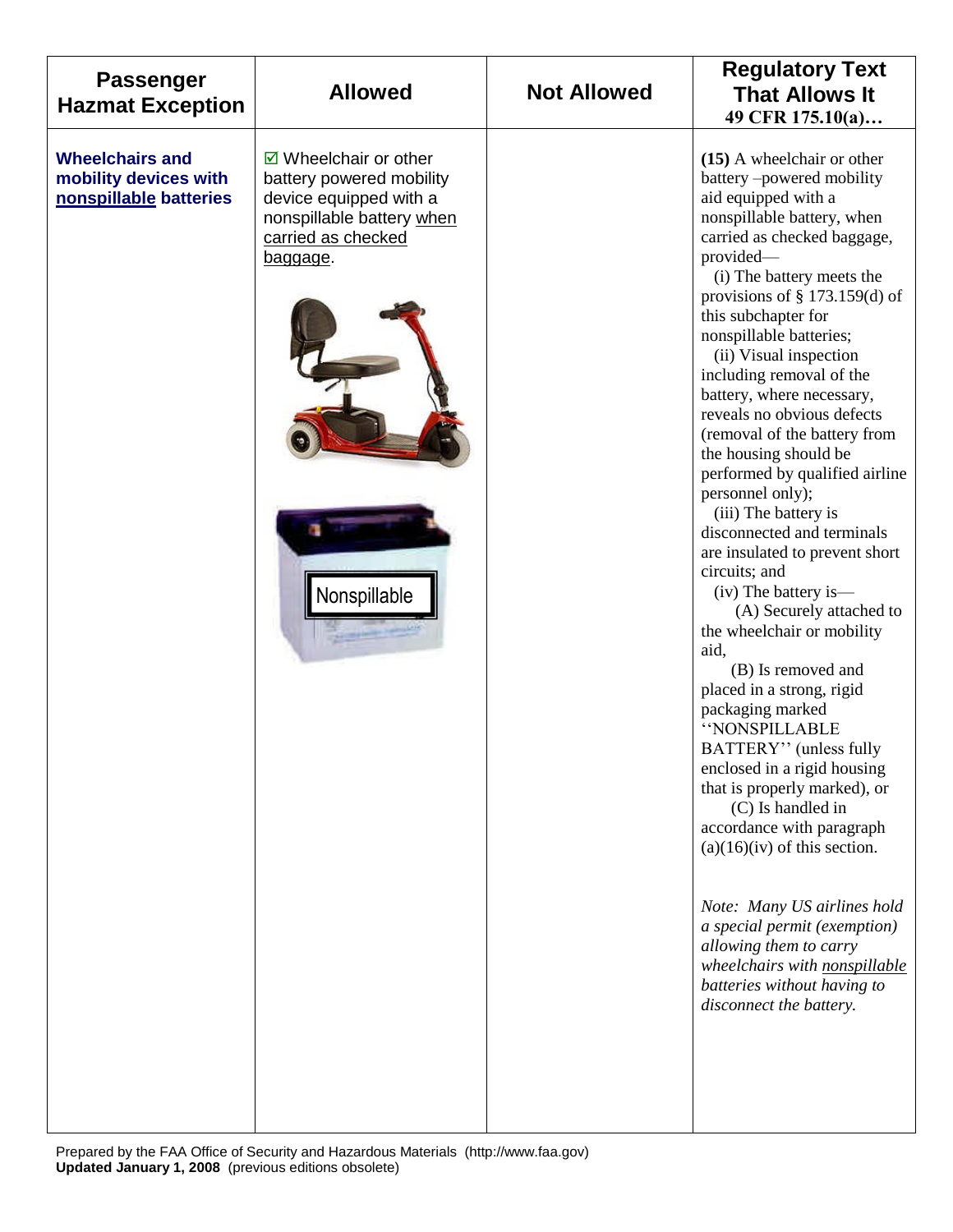| <b>Passenger</b><br><b>Hazmat Exception</b>                            | <b>Allowed</b>                                                                                                                                                                                                                                                           | <b>Not Allowed</b> | <b>Regulatory Text</b><br><b>That Allows It</b><br>49 CFR 175.10(a)                                                                                                                                                                                                                                                                                                                                                                                                                                                                                                                                                                                                                                                                                                                                                                                                                                                                                                                                                                                                                                                                                                                                                                                                                                                                                                                                                                                                                                                                                                                            |
|------------------------------------------------------------------------|--------------------------------------------------------------------------------------------------------------------------------------------------------------------------------------------------------------------------------------------------------------------------|--------------------|------------------------------------------------------------------------------------------------------------------------------------------------------------------------------------------------------------------------------------------------------------------------------------------------------------------------------------------------------------------------------------------------------------------------------------------------------------------------------------------------------------------------------------------------------------------------------------------------------------------------------------------------------------------------------------------------------------------------------------------------------------------------------------------------------------------------------------------------------------------------------------------------------------------------------------------------------------------------------------------------------------------------------------------------------------------------------------------------------------------------------------------------------------------------------------------------------------------------------------------------------------------------------------------------------------------------------------------------------------------------------------------------------------------------------------------------------------------------------------------------------------------------------------------------------------------------------------------------|
| <b>Wheelchairs and</b><br>mobility devices with<br>spillable batteries | $\boxdot$ Wheelchair or other<br>battery powered mobility<br>device equipped with a<br>spillable battery when<br>carried as checked<br>baggage. Device must be<br>stowed so the battery is<br>upright or the battery must<br>be disconnected and<br>packaged separately. |                    | $(16)$ A wheelchair or other<br>battery-powered mobility aid<br>equipped with a spillable<br>battery, when carried as checked<br>baggage, provided-<br>(i) Visual inspection including<br>removal of the battery, where<br>necessary, reveals no obvious<br>defects (however, removal of the<br>battery from the housing should<br>be performed by qualified airline<br>personnel only);<br>(ii) The battery is disconnected<br>and terminals are insulated to<br>prevent short circuits;<br>(iii) The pilot-in-command is<br>advised, either orally or in<br>writing, prior to departure, as to<br>the location of the battery aboard<br>the aircraft; and<br>(iv) The wheelchair or<br>mobility aid is loaded, stowed,<br>secured and unloaded in an<br>upright position, or the battery is<br>removed, and carried in a strong,<br>rigid packaging under the<br>following conditions:<br>(A) The packaging must be<br>leak-tight and impervious to<br>battery fluid. An inner liner may<br>be used to satisfy this<br>requirement if there is absorbent<br>material placed inside of the<br>liner and the liner has a<br>leakproof closure;<br>(B) The battery must be<br>protected against short circuits,<br>secured upright in the<br>packaging, and be packaged<br>with enough compatible<br>absorbent material to completely<br>absorb liquid contents in the<br>event of rupture of the battery;<br>and<br>(C) The packaging must be<br>labeled with a CORROSIVE<br>label, marked to indicate proper<br>orientation, and marked with<br>the words "Battery, wet, with<br>wheelchair." |